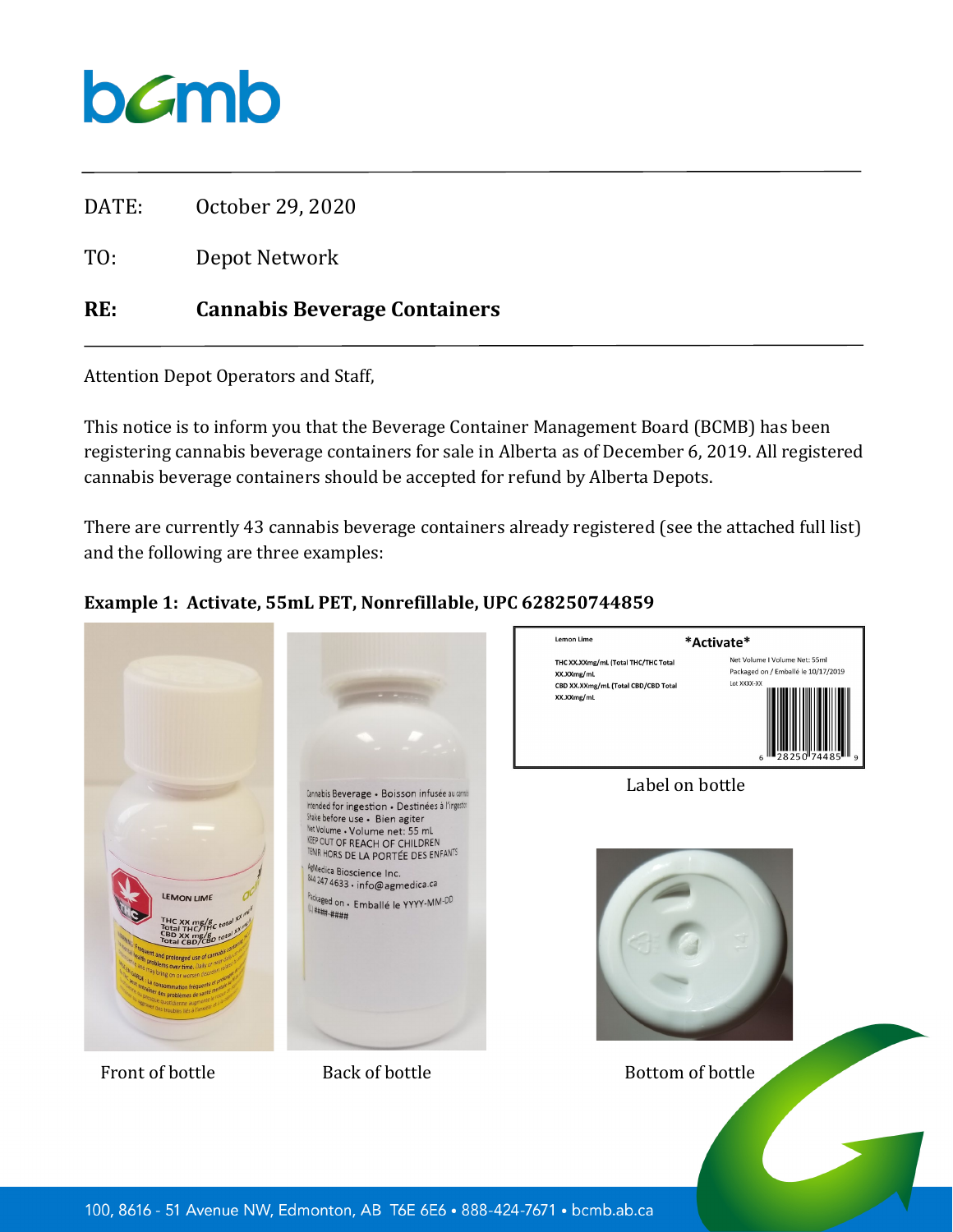# bamb

#### **Example 2: Summit 10, Lemon Iced Tea, 355mL, PET, Nonrefillable, UPC 01628011350015**







Front of bottle Side of bottle Back of bottle Bottom of Bottle

### **Example 3: Aurora Drift, THC Citrus Shot, 45 mL PET, Nonrefillable, UPC 629108181147**

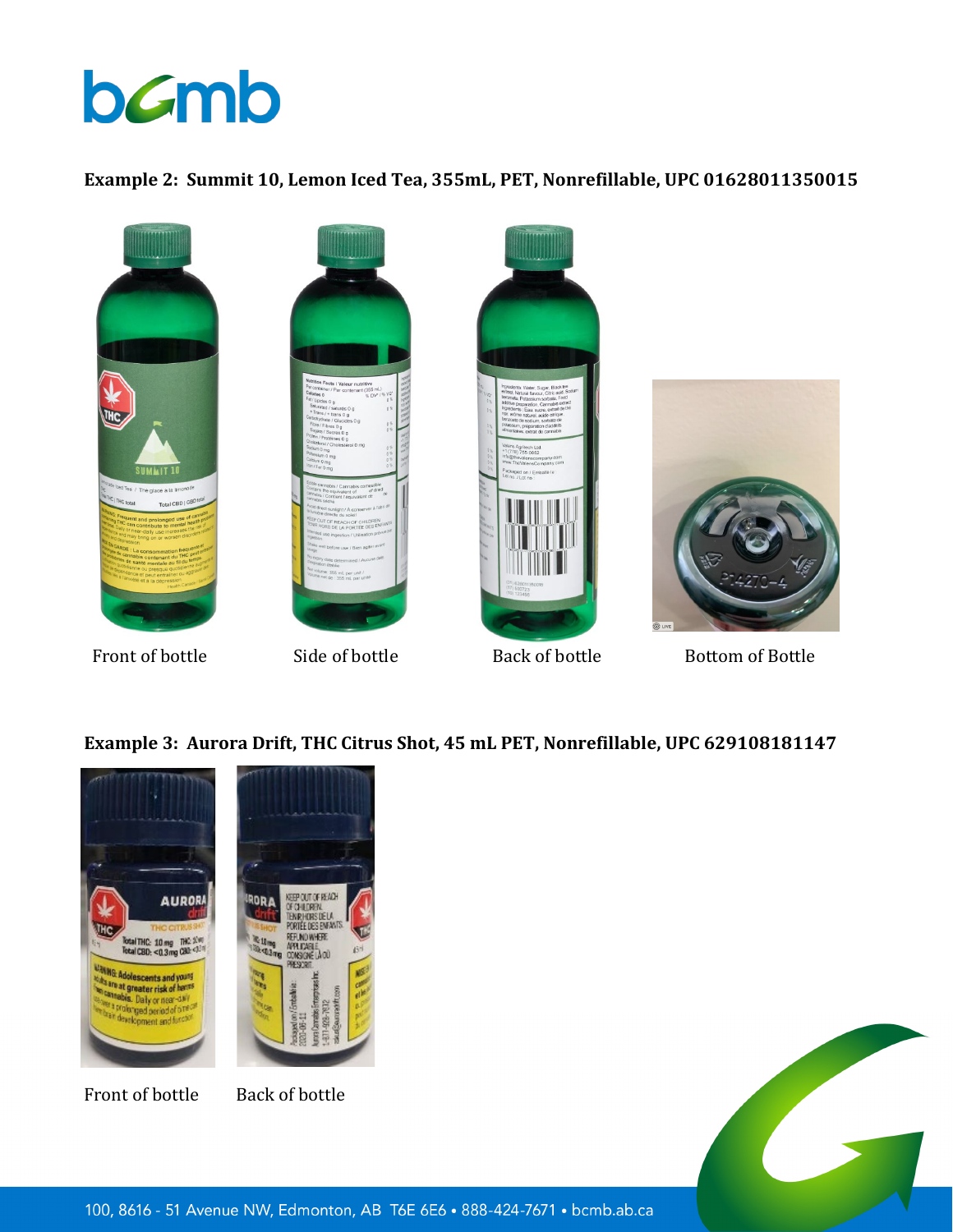# bamb

The BCMB Registrations Portal - [https://portal.bcmb.ab.ca/Product,](https://portal.bcmb.ab.ca/Product) can be used to determine whether a cannabis beverage container is registered for sale in Alberta. Please note that some of the cannabis beverage containers have multiple UPC barcodes on the container (see example 2 above). You may need to scan all barcodes to confirm whether a particular container is registered, and we also suggest searching by the container brand name, should the UPC search not provide a result.

If you are still unsure whether a container is registered, or you think it should be, please submit a Product Registrations ticket to the BCMB via the Quality Monitoring system (QMS) or via the QMS app.

Should you have any questions from the public in relation to cannabis beverage containers, you may direct them to the Registrations Portal to look up a specific container or for general inquires, direct them to contact the BCMB at  $info@bcmbab.ca$ . The Registration Portal link is: [https://portal.bcmb.ab.ca/Product.](https://portal.bcmb.ab.ca/Product)

If you have any questions, please direct them to Melissa Malin, Registrations Compliance Officer, at 1-888-424-7671 ext. 234 or by email [mmalin@bcmb.ab.ca.](mailto:mmalin@bcmb.ab.ca)